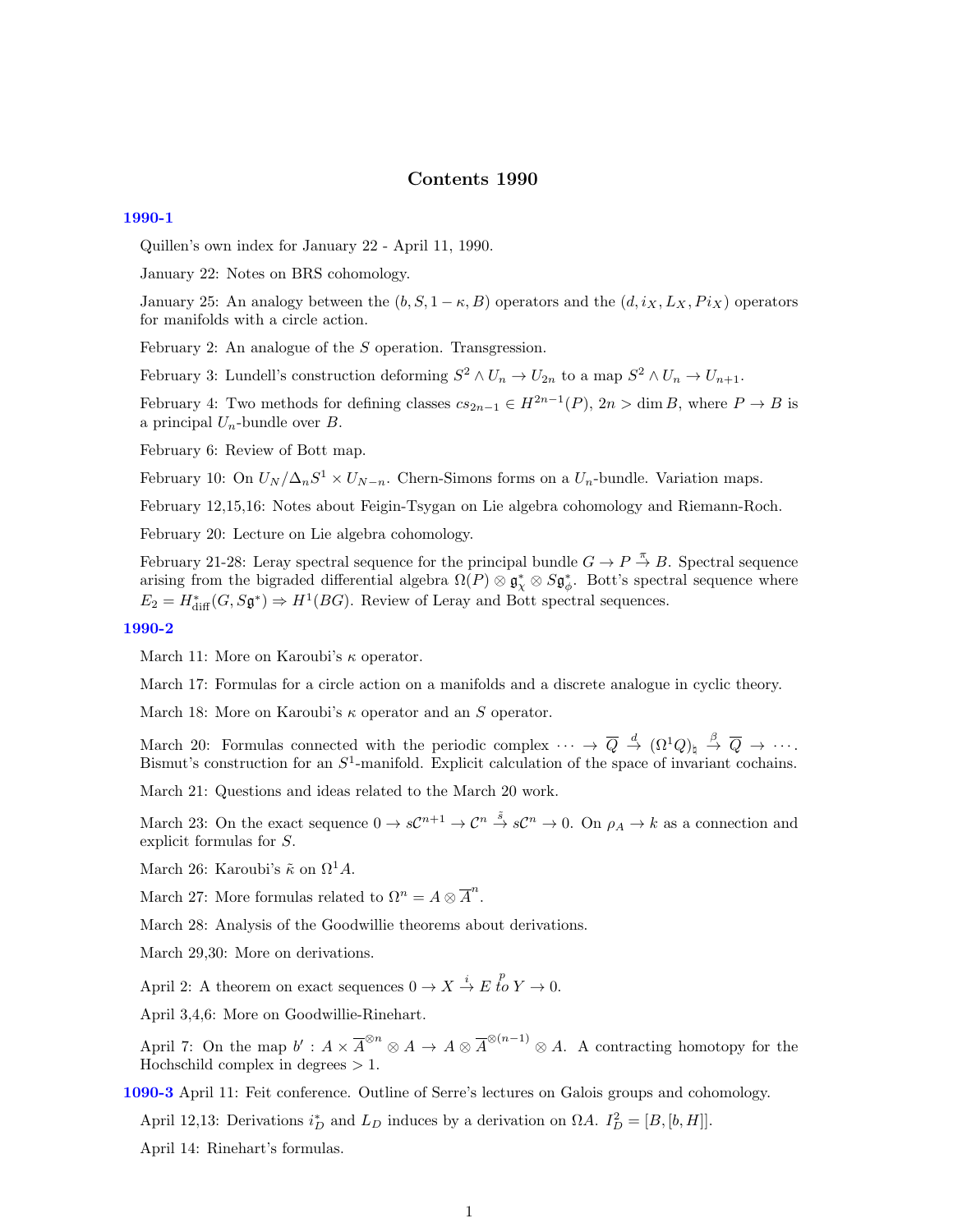April 16: On a representations of DG Lie algebra with basis  $L, i$ .

April 25: Facts about mixed complexes.

May 8: I-adic filtrations.

May 21, 27: Defining  $L_D$ ,  $i_D^*$  on  $\Omega A$ .

May 8-June 5: Homotopy for  $X(A)$ .

June 8: Continuity of the homotopy with respect to the I-adic filtration.

June 10: Some ideas.

June 15,21: New idea using the mixed complex  $(\Omega, b, B)$ .

## [1990-4](http://www2.maths.ox.ac.uk/cmi/library/Quillen/Working_papers/quillen%201990/1990-4.pdf)

July 3: On the super-symmetric time evolution operator  $e^{\tau X + tX^2}$  where  $\tau$  is the Grassmann variable and t an ordinary variable.

July 5-9: Cyclic homology of A where  $\Omega^1 A$  is projective,  $A = B/I$  with I nilpotent.

July 10: Review of earlier work on tensor products.

July 12-14: Coalgebras in the category of A-bimodules. Bimodule version of the bar construction.

July 16-18: Review of square zero extensions of algebras. Hochschild homology and Connes exact sequence in the case of a presentation  $A = R/I$  with R smooth.

July 19, 20: On the  $\mathbb{Z}/2$  complex

$$
R/I^{m+1} + [R, I^{m}] \xrightarrow[d]{b} (\Omega^{1}R/I^{m}\Omega^{1}R)_{\natural}.
$$

July 27:  $\mathbb{Z}/2$  graded complexes  $X(Q)$  and  $X(Q^s)$  associated to  $Q = QA$  considered either as an algebra or a superalgebra.

August 9,11: On the superalgebra  $A * k[F]$ .

### [1990-5](http://www2.maths.ox.ac.uk/cmi/library/Quillen/Working_papers/quillen%201990/1990-5.pdf)

August 30- September 6: Differential algebra calculations for subalgebras S and Q such that  $S \otimes Q \equiv E$ . Relative theory for a map  $S \to A$  of algebras with relative constructions  $R(A;S)$ ,  $Q(A;S)$ ,  $A*_S A$ ,  $\Omega(A;S)$ ,

September 12: Proof that  $\Omega^1(R; A) \simeq R \otimes_A M \otimes_A R$  where  $R = T_A(M)$  and M is an A-bimodule.

eptember 19, 20: Fredolm modules over A and calculations with  $EA = A * \mathbb{C}[F] = (QA) \times \mathbb{Z}/2$ .

September 28,29: Rough notes on  $R = S \otimes Q$ .

October 9: On  $\Omega^1 R$ .

October 11: On  $R^e = R \otimes R^o$ .

October 12: Derivations and  $R \otimes R^o$ .

November 1: Higher homotopies for traces. Summary of ideas for future reference: Kunneth theorem; deformation theory of  $P\Omega(A)$ ; maps on periodic cyclic theory and asymptotic maps; using  $X(A)$  to estabilsh periodic cyclic homology;  $(P\Omega, b, \Omega)$  gives cyclic homology and the stabilization mystery behind K-theory.

November 3: Calculation with the I-adic filtration on  $R \otimes S$  where I is the ideal generated by  $[R, S].$